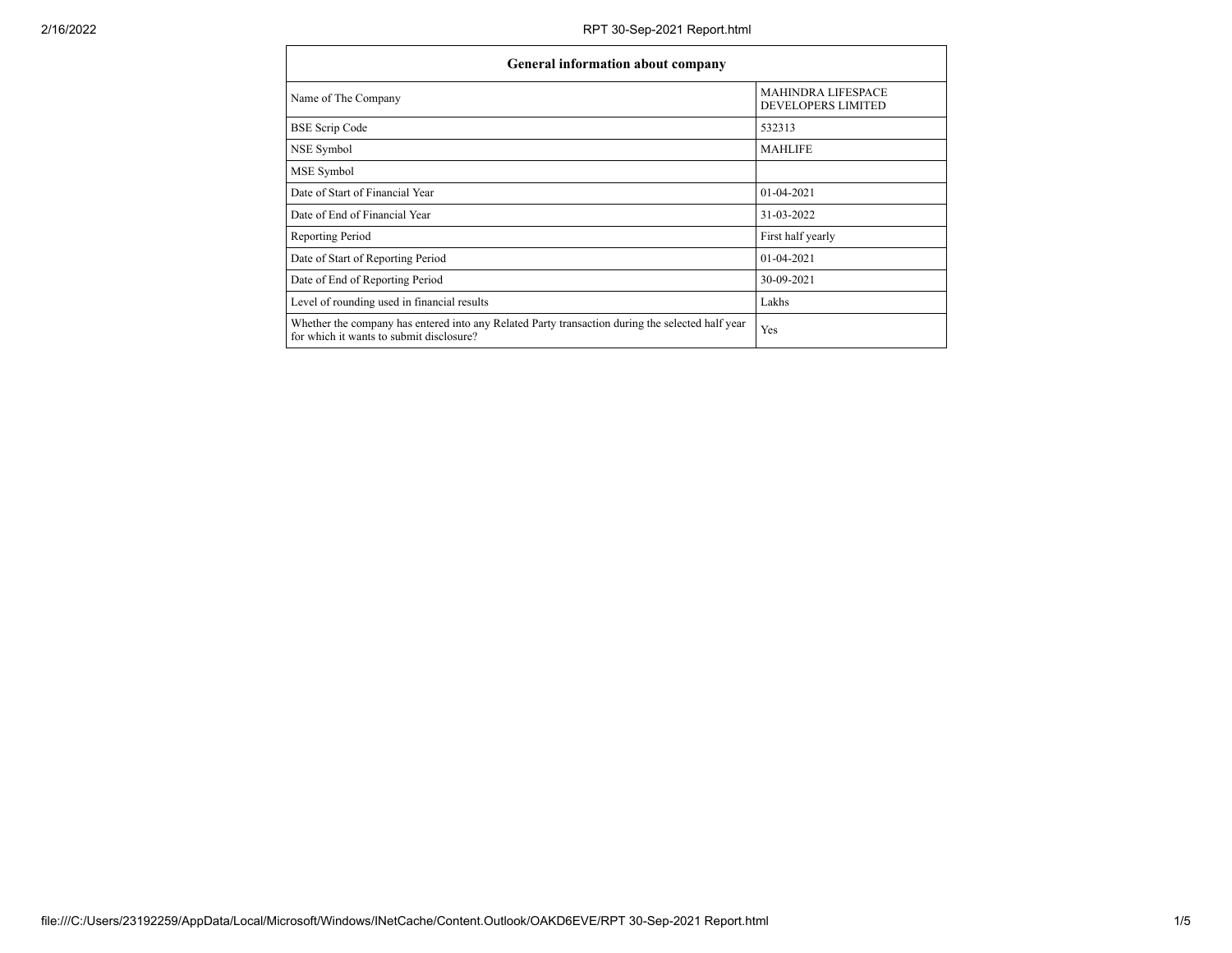|                                                          |  | Sr                                                | $\mathbf{1}$                   | $\overline{2}$                         | $\mathbf{3}$                                      | $\overline{4}$                           | 5                              |
|----------------------------------------------------------|--|---------------------------------------------------|--------------------------------|----------------------------------------|---------------------------------------------------|------------------------------------------|--------------------------------|
| A. Details of related party                              |  | Name of the<br>related party                      | Mahindra & Mahindra<br>Limited | Mahindra & Mahindra<br>Contech Limited | Mahindra & Mahindra<br>Financial Services Limited | Mahindra Construction<br>Company Limited | Mahindra Defence Sy<br>Limited |
|                                                          |  | Categories<br>of related<br>parties               | Promoters                      | Other related party                    | Other related party                               | Other related party                      | Other related par              |
|                                                          |  | description<br>$\vec{f}$<br>relationship          | Holding Company                | Fellow Subsidiaries                    | Fellow Subsidiaries                               | Associate of Holding<br>Company          | Fellow Subsidiari              |
|                                                          |  | PAN of<br>related party                           | AAACM3025E                     | AAACM2932N                             | AAACM2931R                                        | AAECM8091J                               | AAICM0849A                     |
|                                                          |  | $\mathop{\rm CIN}\nolimits$ of<br>related party   | L65990MH1945PLC004558          | U74140MH1992PLC066606                  | L65921MH1991PLC059642                             | U45200MH1996PTC099607                    | U75220MH2012PLC2               |
| <b>B.</b> Details of<br>related<br>party<br>transactions |  | Purchase of<br>goods and<br>services              |                                |                                        |                                                   |                                          |                                |
|                                                          |  | Sale of<br>goods and<br>services                  |                                |                                        |                                                   |                                          |                                |
|                                                          |  | Purchase of<br>fixed assets                       |                                |                                        |                                                   |                                          |                                |
|                                                          |  | Sale of fixed<br>assets                           |                                |                                        |                                                   |                                          |                                |
|                                                          |  | Rendering of<br>services                          | 388.146494033898               |                                        |                                                   |                                          |                                |
|                                                          |  | Receiving of<br>services                          | 330.24061610278                | 2.39293                                |                                                   |                                          |                                |
|                                                          |  | Leases                                            |                                |                                        |                                                   |                                          |                                |
|                                                          |  | Loans and<br>advances<br>given                    |                                |                                        |                                                   |                                          |                                |
|                                                          |  | Loans and<br>advances<br>taken                    |                                |                                        |                                                   |                                          |                                |
|                                                          |  | Loans and<br>advances<br>given that<br>are repaid |                                |                                        |                                                   |                                          |                                |
|                                                          |  | Loans and<br>advances<br>taken that<br>are repaid |                                |                                        |                                                   |                                          |                                |
|                                                          |  | Deposits<br>placed                                |                                |                                        |                                                   |                                          |                                |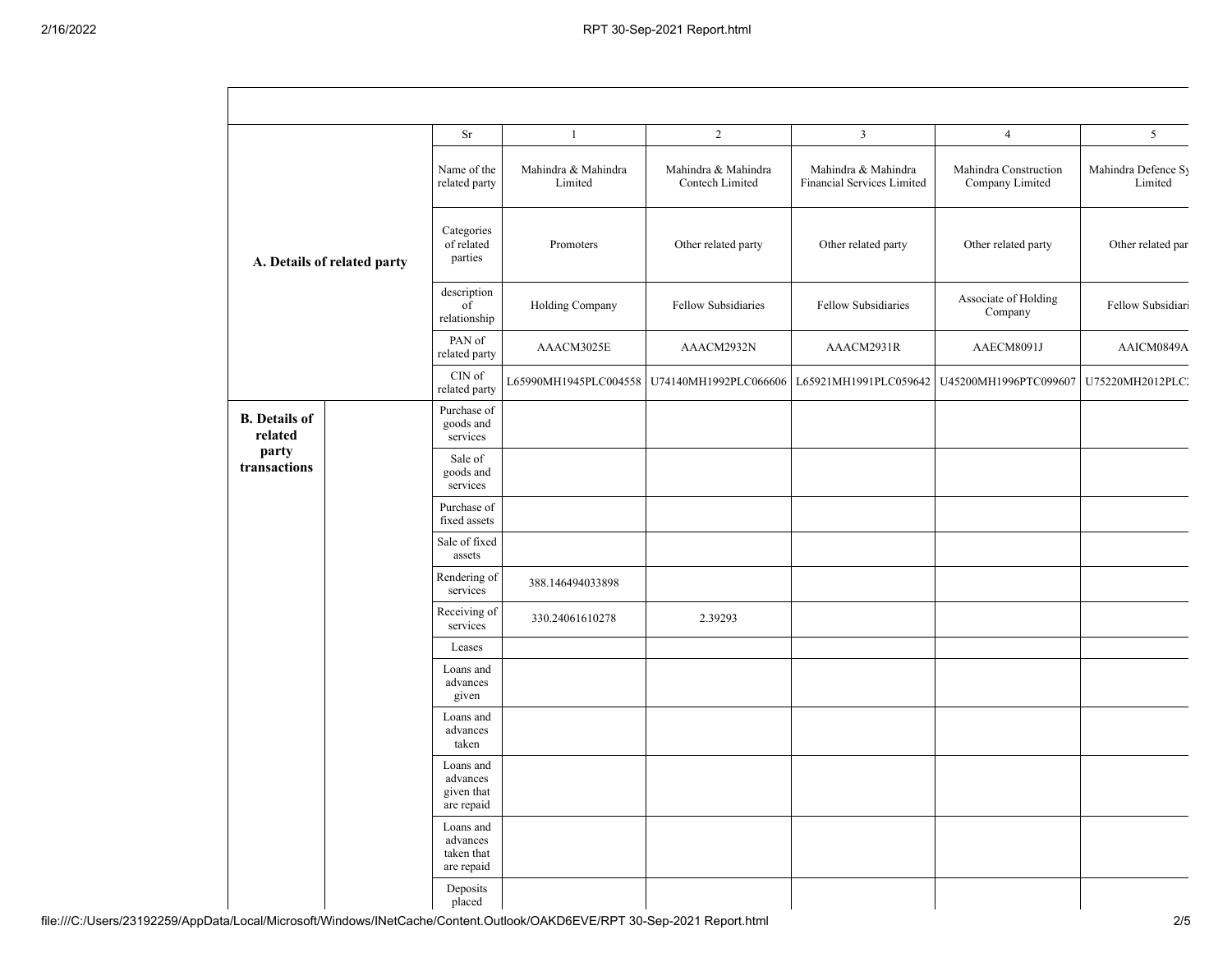|              | Deposits<br>taken                                                                       |  |          |        |  |
|--------------|-----------------------------------------------------------------------------------------|--|----------|--------|--|
|              | Transfer of<br>research $\&$<br>development                                             |  |          |        |  |
|              | Transfers<br>under lease<br>$\!$ agreement                                              |  |          |        |  |
|              | Equity<br>investment                                                                    |  |          |        |  |
|              | Impairment<br>in equity<br>investment                                                   |  |          |        |  |
|              | Expense for<br>bad or<br>$\text{doubtful}$<br>$\rm{debts}$                              |  |          |        |  |
|              | Guarantees<br>or collateral<br>given                                                    |  |          |        |  |
|              | Guarantees<br>or collateral<br>taken                                                    |  |          |        |  |
|              | Interest<br>income                                                                      |  | 31.68657 | 0.4011 |  |
|              | Interest paid                                                                           |  |          |        |  |
|              | Dividend<br>income                                                                      |  |          |        |  |
|              | Dividend<br>paid                                                                        |  |          |        |  |
|              | Management<br>contracts<br>including for<br>deputation<br>$_{\mathrm{of}}$<br>employees |  |          |        |  |
|              | Settlement<br>of liabilities<br>by entity on<br>behalf of<br>related party              |  |          |        |  |
| Remuneration | Short term<br>employee<br>benefits                                                      |  |          |        |  |
|              | Post<br>employment<br>benefits                                                          |  |          |        |  |
|              | Other long-<br>term benefits                                                            |  |          |        |  |
|              | Termination<br>benefits                                                                 |  |          |        |  |
|              | Share based<br>payments                                                                 |  |          |        |  |